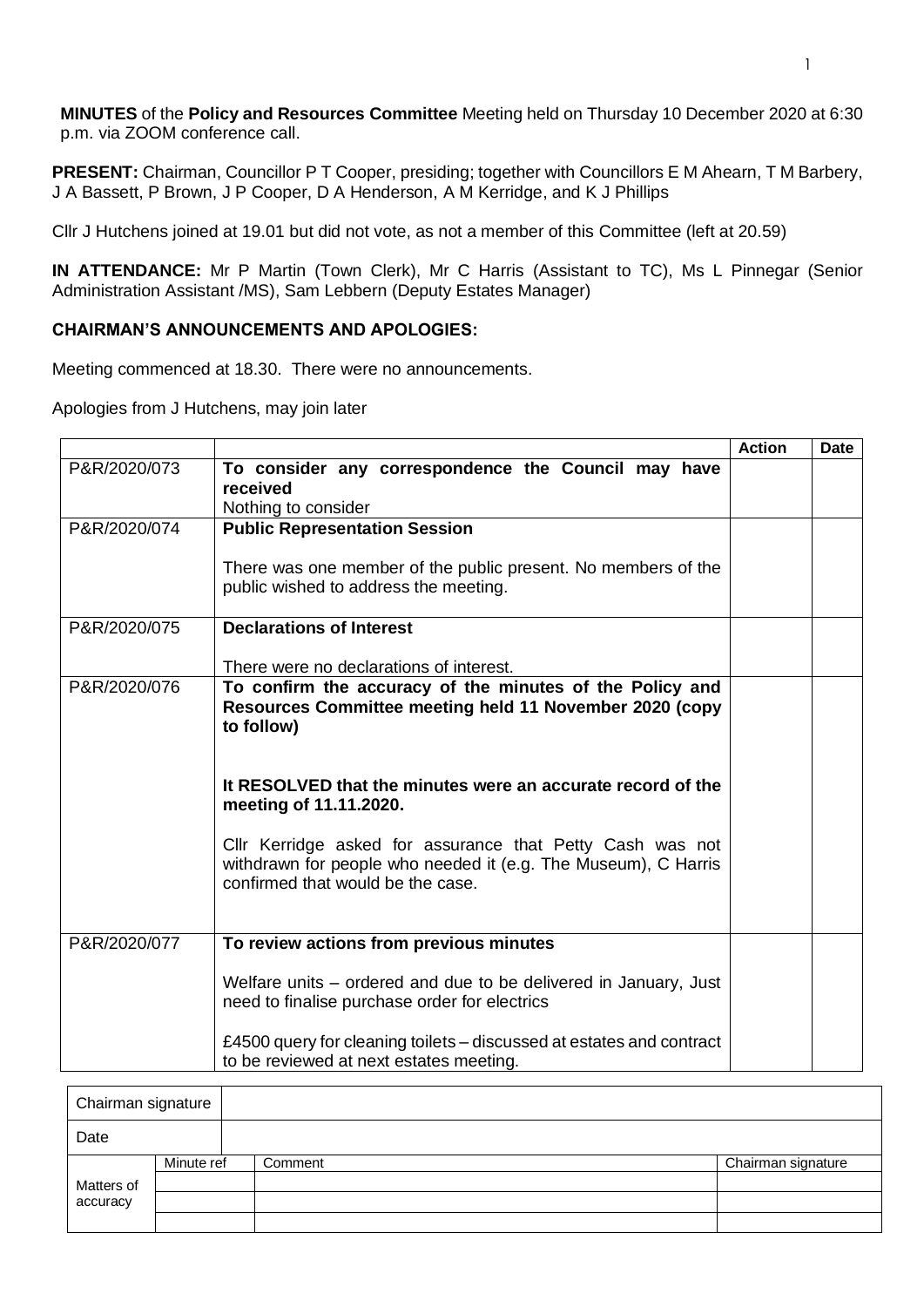| Clerk - Analysis of fuel costs per vehicle, there is a variance of the<br>amount of fuel purchased over the year, expect to see the winter<br>months reduce to approx. £100 per month up to £400 max in<br>summer. Cllr J Cooper was expecting a more in depth analysis of<br>fuel costs per vehicle – this was re requested to be provided at the<br>next available meeting.<br>Chair asked for Sam's opinion on best way to get this information<br>and Sam confirmed they use Cormac's system which logs all the<br>mileage, each member of staff has their own fob, every time they<br>fill up they enter the mileage on the vehicle, so it shouldn't be a<br>difficult thing to request. The only difference would be the petrol<br>cans as they are filled up by fuel gene cards at the pump, but that<br>is all receipted and goes to accounts.<br>Cllr J Cooper asked to have provided for the next FC in 14 January<br>and see statement from Cormac Fuel Fob and Fuel Gene<br>statement for the last 6 months – to be printed off or placed on drop<br>box so that everyone can view.<br>Cllr P Brown – suggested you monitor cards and change regularly<br>to keep prices keen.<br>Meetings calendar - done<br>Full cost analysis of IT services - in progress. It was asked that | C Harris<br><b>Clerk</b> |  |
|----------------------------------------------------------------------------------------------------------------------------------------------------------------------------------------------------------------------------------------------------------------------------------------------------------------------------------------------------------------------------------------------------------------------------------------------------------------------------------------------------------------------------------------------------------------------------------------------------------------------------------------------------------------------------------------------------------------------------------------------------------------------------------------------------------------------------------------------------------------------------------------------------------------------------------------------------------------------------------------------------------------------------------------------------------------------------------------------------------------------------------------------------------------------------------------------------------------------------------------------------------------------------------------------|--------------------------|--|
| this be prioritized in view of the three month IT renewal/review.<br>Take to full council 14.1.2020<br>All councilors asked to read IT review documents<br>Land Registry items - Cllr P Cooper, Bassett and Clerk went<br>through all items and, Chair thanked Cllr Bassett for that. Clerk                                                                                                                                                                                                                                                                                                                                                                                                                                                                                                                                                                                                                                                                                                                                                                                                                                                                                                                                                                                                  |                          |  |
| located a devolution list from NCDC 1971, that identified some<br>other items we were unaware of. Uninterrupted use of land can be<br>registered after 12 if not already registered, subject to contest. It<br>highlights the need to register all the items of land as soon as<br>possible.<br>Cllr J Cooper stated that the Council requested all land be                                                                                                                                                                                                                                                                                                                                                                                                                                                                                                                                                                                                                                                                                                                                                                                                                                                                                                                                  |                          |  |
| registered, if it couldn't be done it should be put out to contract.<br>Clerk confirmed he had done a lot of groundwork finding<br>documents. It was confirmed that Priory Park is still ongoing due<br>to the amount of queries back from land registry, but nearly<br>finished.                                                                                                                                                                                                                                                                                                                                                                                                                                                                                                                                                                                                                                                                                                                                                                                                                                                                                                                                                                                                            |                          |  |

| Chairman signature |            |         |                    |
|--------------------|------------|---------|--------------------|
| Date               |            |         |                    |
|                    | Minute ref | Comment | Chairman signature |
| Matters of         |            |         |                    |
| accuracy           |            |         |                    |
|                    |            |         |                    |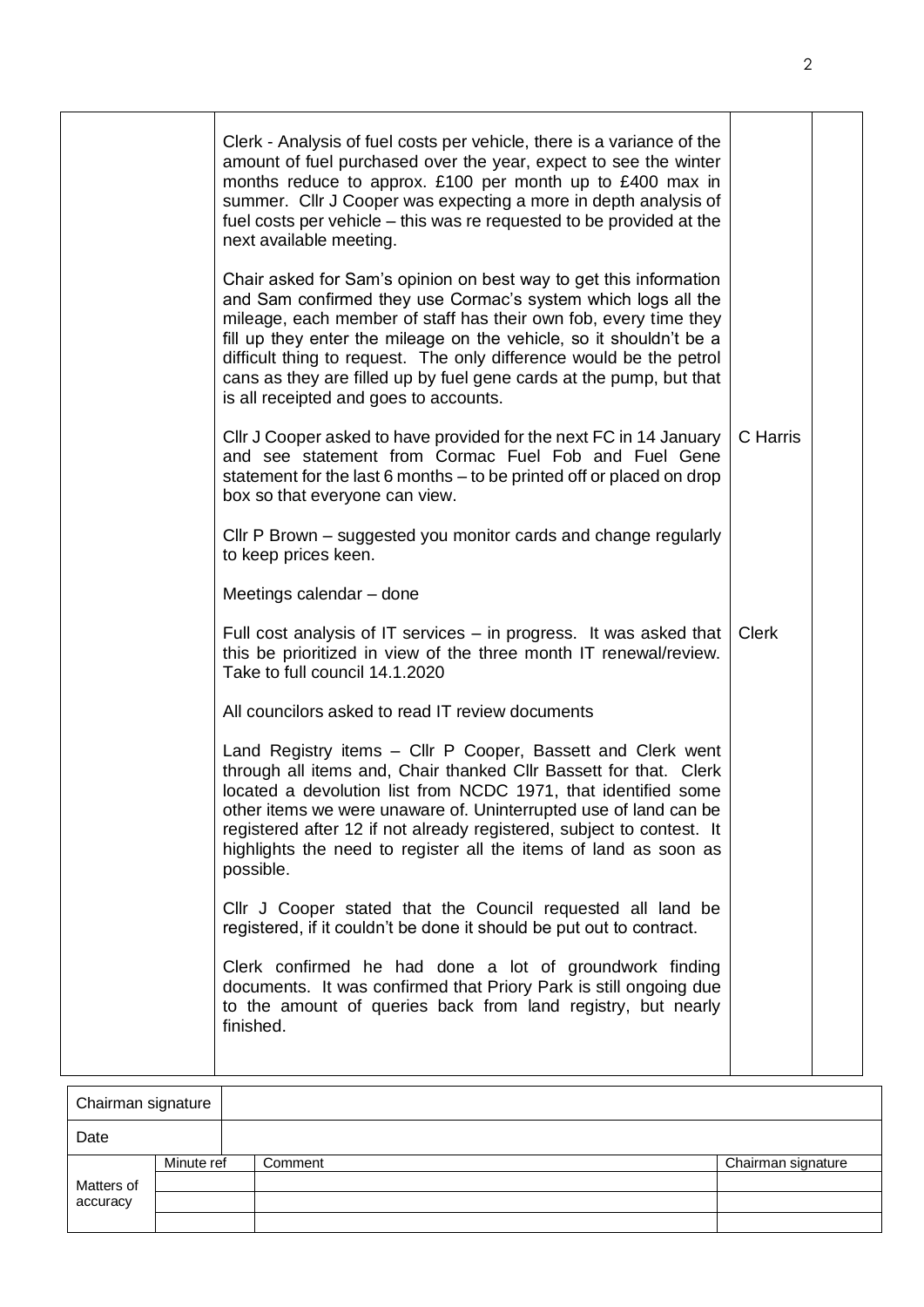|              | It was estimated that there were 11 parcels of land to register. Cllr<br>Bassett was asked for a guide as to cost, she advised it depended<br>on the size of the land, and the work involved.                                               |                   |
|--------------|---------------------------------------------------------------------------------------------------------------------------------------------------------------------------------------------------------------------------------------------|-------------------|
|              | It was RESOLVED to give authority to the Officers up to the<br>sum of £5000 to commission a legal practice to commence the<br>land registration and progress as far as possible with the<br>largest parcels of land prioritised.            | <b>Clerk</b>      |
|              | It was requested that the Clerk report back progress at the next<br>committee meeting                                                                                                                                                       | <b>Clerk</b>      |
|              | Work Wallett – demonstration arranged for 7.1.2021                                                                                                                                                                                          |                   |
|              | Purchasing moratorium and tie in with Sage system $-$ C Harris<br>explained they have to purchase licences for the software and<br>users need licenses, this is in hand, Claire in accounts dealing.<br>Pete awaiting to be asked for PO.   |                   |
|              | It was RESOLVED to extend purchase moratorium for a further<br>month or until the Sage software is able to generate purchase<br>orders, whichever is sooner                                                                                 |                   |
|              | Stamps – Clerk confirmed no longer using franking machine, using<br>stamps. Franking Machine contract ends at end of year. Clerk<br>confirmed later in the meeting that they were given notice<br>25/7/2020.                                |                   |
|              | Grants Policy – on this agenda                                                                                                                                                                                                              |                   |
| P&R/2020/078 | To consider and agree adoption of the following policies:                                                                                                                                                                                   |                   |
|              | C Harris updated committee                                                                                                                                                                                                                  |                   |
|              | <b>Grants Policy including criteria</b>                                                                                                                                                                                                     |                   |
|              | There is a grants policy, but no application form or guidance notes,                                                                                                                                                                        |                   |
|              | so he has been asked to produce that, copies provided.<br>-lf<br>someone writes in or notifies the Council, and they wish to apply                                                                                                          |                   |
|              | for a grant we just send these forms out, before being considered.                                                                                                                                                                          |                   |
|              | Cllr Henderson liked the policy and thought it would work well for<br>her committee. Cllr J Cooper asked for a form or dual form for to<br>include BRIN. It was discussed that groups may need a different<br>form to those of individuals. |                   |
|              | It was RESOLVED to accept this form for groups, and the<br>policy and notes, and for C Harris to send the form to BRIN for<br>them to tailor for their needs also.                                                                          | C Harris<br>/BRIN |
|              | <b>Staffing handbook</b>                                                                                                                                                                                                                    |                   |
|              |                                                                                                                                                                                                                                             |                   |

| Chainnan signature |            |         |                    |
|--------------------|------------|---------|--------------------|
| Date               |            |         |                    |
|                    | Minute ref | Comment | Chairman signature |
| Matters of         |            |         |                    |
| accuracy           |            |         |                    |
|                    |            |         |                    |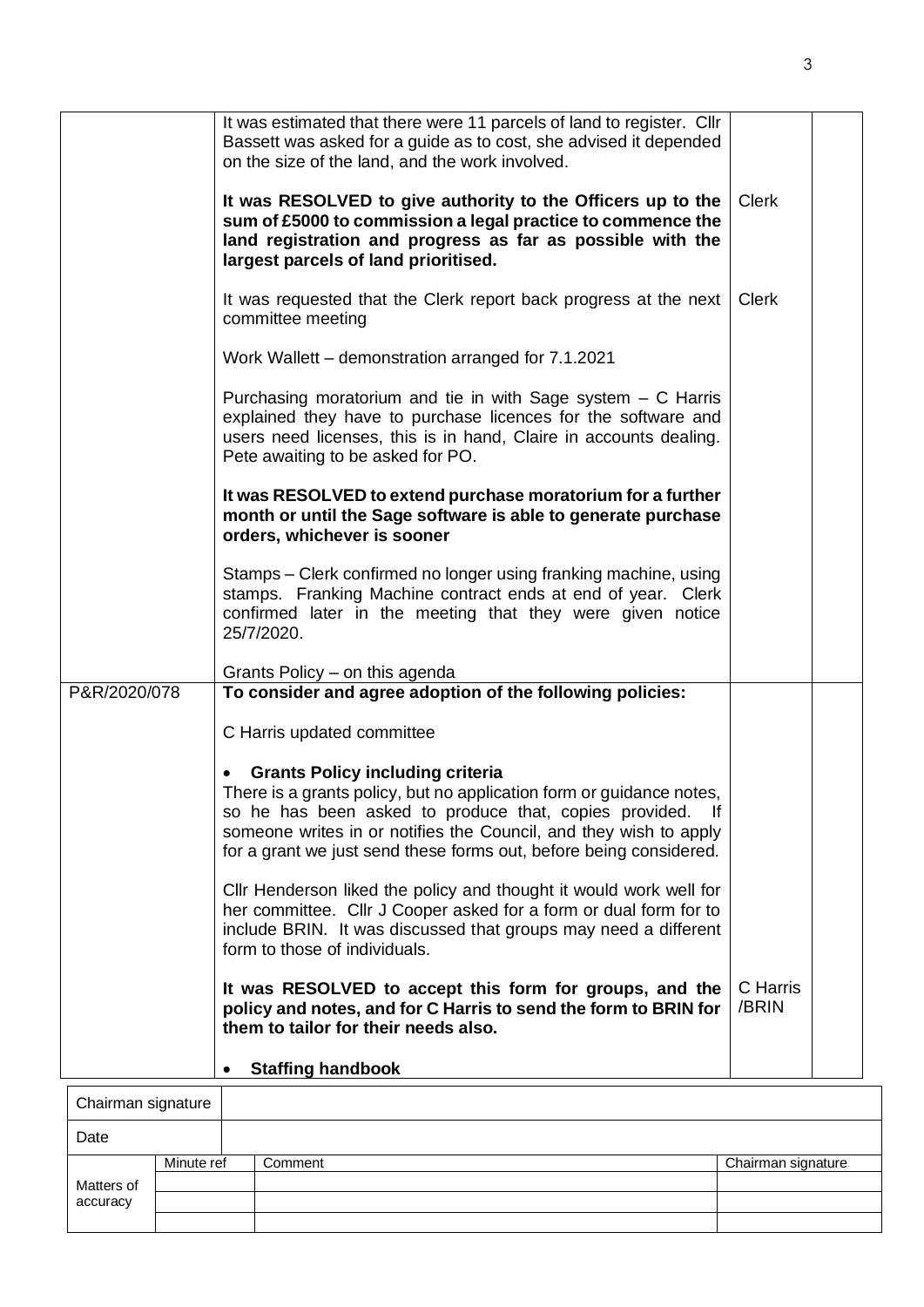|              | Nearly completed, however there are links to some policies that we<br>have not got, such as HR, drugs and alcohol etc. Has a member/<br>officer protocol, which is important especially with a new council<br>coming in next year.<br>Cllr Henderson liked the member / officer protocol and along with<br>Cllr Kerridge confirmed that they had seen a drugs and alcohol<br>policy, which Chris confirmed was just an example of what was<br>missing.<br>Cllr P Brown raised the point that he felt the staff handbook should<br>be specific to the organisation it is being written for.<br>It was distributed to Councilors during the meeting and<br>RESOLVED that the staff hand book be adopted<br><b>Draft Health and Safety Policy</b> |                                          |  |
|--------------|------------------------------------------------------------------------------------------------------------------------------------------------------------------------------------------------------------------------------------------------------------------------------------------------------------------------------------------------------------------------------------------------------------------------------------------------------------------------------------------------------------------------------------------------------------------------------------------------------------------------------------------------------------------------------------------------------------------------------------------------|------------------------------------------|--|
|              | $\bullet$<br>Cllr P Brown asked if B Hammond has had an input, confirmed he<br>did. Document was emailed previously, and resent during meeting.                                                                                                                                                                                                                                                                                                                                                                                                                                                                                                                                                                                                |                                          |  |
|              | It was RESOLVED to adopt the draft H&S policy, subject to<br>amendments, and to be reviewed at the Health and Safety<br>Committee, date agreed for Tues 9th February 2021.                                                                                                                                                                                                                                                                                                                                                                                                                                                                                                                                                                     | Clerk/P<br><b>Brown</b><br>H&S<br>Cmttee |  |
| P&R/2020/079 | To consider and agree the level of investment under the<br><b>Investment Strategy</b>                                                                                                                                                                                                                                                                                                                                                                                                                                                                                                                                                                                                                                                          |                                          |  |
|              | C Harris asked how much the Council wished to invest into<br>Cornwall Council, minimum is £25K, max £1M, recommendation<br>was £500K. Access to funds within 1 day.                                                                                                                                                                                                                                                                                                                                                                                                                                                                                                                                                                            |                                          |  |
|              | It was RESOLVED to invest £500K with Cornwall Council.                                                                                                                                                                                                                                                                                                                                                                                                                                                                                                                                                                                                                                                                                         |                                          |  |
|              | Cllr P Brown voted against.                                                                                                                                                                                                                                                                                                                                                                                                                                                                                                                                                                                                                                                                                                                    |                                          |  |
| P&R/2020/080 | To consider and agree Christmas holiday closures and<br>emergency response during this period                                                                                                                                                                                                                                                                                                                                                                                                                                                                                                                                                                                                                                                  |                                          |  |
|              | Clerk – suggest that any employee that has TOIL or holidays use<br>these up during the Xmas period when its quiet, and have a<br>skeleton staff on standby. Do we feel the TIC/reception needs to<br>be open? Xmas Eve, do you want staff to work whole day, half<br>day?                                                                                                                                                                                                                                                                                                                                                                                                                                                                      |                                          |  |
|              | Deputy Estates Manager – confirmed he has arranged his staff to<br>cover the days in between Xmas and New Year to check sites,<br>empty bins, and other basic functions.                                                                                                                                                                                                                                                                                                                                                                                                                                                                                                                                                                       |                                          |  |
|              | It was RESOLVED to allow staff to use up leave and Toil to<br>take Xmas off if they wished, as has worked historically, and<br>to let people leave at lunch time on Christmas Eve if they feel                                                                                                                                                                                                                                                                                                                                                                                                                                                                                                                                                 |                                          |  |
|              |                                                                                                                                                                                                                                                                                                                                                                                                                                                                                                                                                                                                                                                                                                                                                |                                          |  |

| Chairman signature |            |         |                    |
|--------------------|------------|---------|--------------------|
| Date               |            |         |                    |
|                    | Minute ref | Comment | Chairman signature |
| Matters of         |            |         |                    |
| accuracy           |            |         |                    |
|                    |            |         |                    |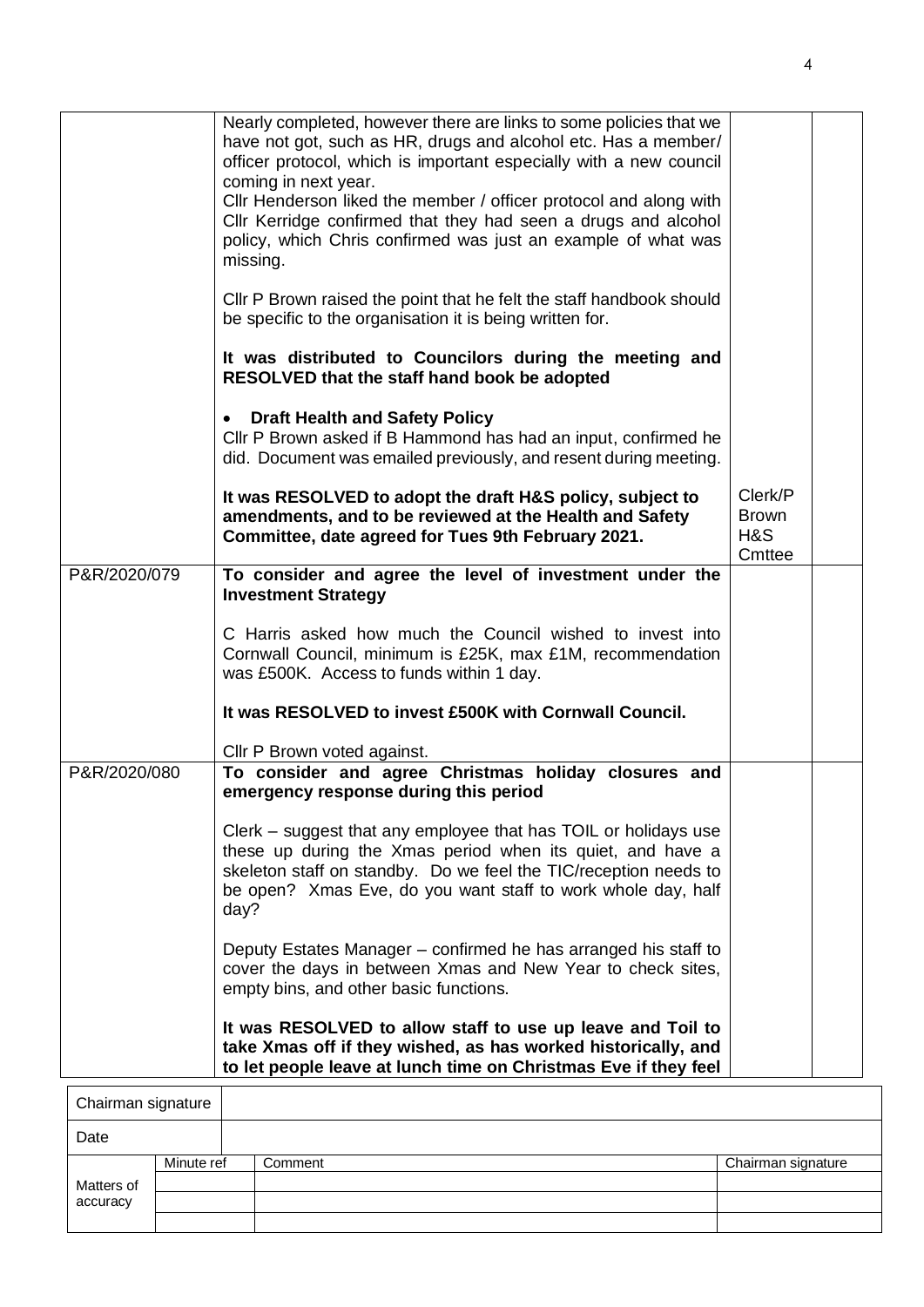|              | able to. The Clerk to have the authority to accommodate staff<br>and be as flexible as he feels able.                                                                                                                                                                                                                                      |                                         |  |
|--------------|--------------------------------------------------------------------------------------------------------------------------------------------------------------------------------------------------------------------------------------------------------------------------------------------------------------------------------------------|-----------------------------------------|--|
| P&R/2020/081 | To update and agree if necessary, any expenditure for<br>progressing the new purchasing system.                                                                                                                                                                                                                                            |                                         |  |
|              | Taken out of order done after item below                                                                                                                                                                                                                                                                                                   |                                         |  |
|              | C Harris - as previously mentioned in the meeting there are the<br>additional licenses to pay for which the protocol has already been<br>adopted.                                                                                                                                                                                          |                                         |  |
|              | Noted.                                                                                                                                                                                                                                                                                                                                     |                                         |  |
| P&R/2020/082 | To consider and agree payment schedules for December<br>2020 and anonymized debtors' reports.                                                                                                                                                                                                                                              |                                         |  |
|              | December 2020 schedule<br>Cllr Henderson observed that Bodmin Way leaflet £30, and<br>Framing of volunteer awards should come out of community<br>services budget rather than Mayor budget. C Harris will put into<br>right costings, this will resolve itself with new system.                                                            | C Harris                                |  |
|              | Cllr J Cooper – Govt announced that authorities could re-claim<br>business rates on their public conveniences due to COVID, have<br>we done this? Referred to a local government fact sheet.<br>C Harris will make enquiries and Clerk then confirmed he had<br>some information on the way about that. Action point to follow<br>through. | $\mathsf{C}$<br>Harris/<br><b>Clerk</b> |  |
|              | Clerk – ROKK media fee, challenging the amount as not sure<br>website it is up to compliance. Have asked accounts to separate<br>that out on BACS payment so we don't have to alter the payment<br>schedule you are agreeing tonight.                                                                                                      |                                         |  |
|              | Cllr J Cooper – queried Curator Museum support, Clerk explained<br>this is support for the annual accreditation coming from museums<br>funds.                                                                                                                                                                                              |                                         |  |
|              | Cllr P Brown - £180 per day for sanitizing toilets, along with<br>Fairpark, the toilets are costing in excess of £4000 for November<br>and feels that the electorate would be disgusted at the costs.                                                                                                                                      |                                         |  |
|              | It was suggested employing someone 40 hours a week, but it was<br>also suggested that this wouldn't cover additional costs of PPE,<br>sickness, holiday liability and cleaning materials.                                                                                                                                                  |                                         |  |
|              | Deputy Estates Manager explained that Brothers had been very<br>flexible and had also covered extra cleaning regimes in the office<br>to maintain COVID standards. Contracts are due for review as                                                                                                                                         |                                         |  |

| Chairman signature |            |         |                    |
|--------------------|------------|---------|--------------------|
| Date               |            |         |                    |
|                    | Minute ref | Comment | Chairman signature |
| Matters of         |            |         |                    |
| accuracy           |            |         |                    |
|                    |            |         |                    |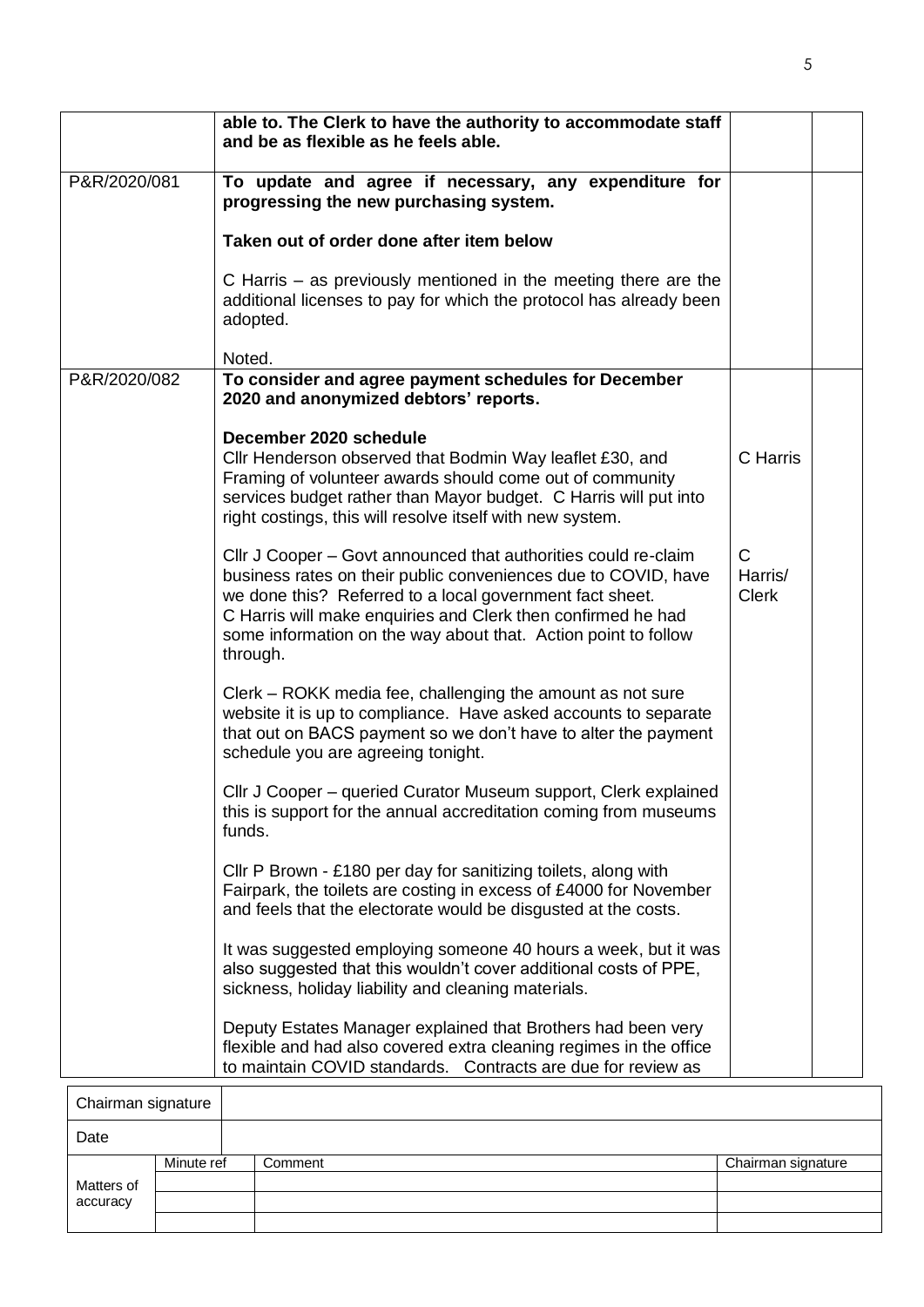|                    | previously discussed. It is the Councils decision, and the estates<br>team are working to their instructions. May be prudent to discuss<br>in January.                                                                                                                                         |                          |  |
|--------------------|------------------------------------------------------------------------------------------------------------------------------------------------------------------------------------------------------------------------------------------------------------------------------------------------|--------------------------|--|
|                    | It was suggested re looking at national guidelines, Cllr J<br>Cooper checked the guidelines during the meeting and it was<br>RESOLVED to return to the cleaning routines of the public<br>toilets before the COVID pandemic.                                                                   | Clerk/<br><b>Estates</b> |  |
|                    | It was RESOLVED to agree the December payment schedule                                                                                                                                                                                                                                         |                          |  |
|                    | Anonymized Aged Debtors - Cllr Ahearn asked if the letter has<br>gone to the funeral directors, the Clerk confirmed the letter has<br>been prepared, but he is also under discussion with the company.                                                                                         |                          |  |
|                    | Other outstanding debt discussed (inflatable item), it was<br>RESOLVED to offer a payment plan, then proceed to small<br>claims                                                                                                                                                                | Clerk                    |  |
|                    | Outstanding car park tickets was brought up, and it was<br>suggested that this would be resolved if the car parking project is<br>progressed.                                                                                                                                                  |                          |  |
|                    | It was RESOLVED to take a consistent approach with the car<br>parking issues.                                                                                                                                                                                                                  |                          |  |
| P&R/2020/083       | To consider IT services cost analysis (all current IT supplied<br>services and associated costs)                                                                                                                                                                                               |                          |  |
|                    | Awaiting further information.                                                                                                                                                                                                                                                                  |                          |  |
|                    | The Chair stressed the importance of having all the relevant<br>information so that the council could compare like for like with the<br>various quotes, and will need an idea of the true cost of<br>everything being provided under this one heading.                                         |                          |  |
|                    | Cllr J Cooper- as far as he can recall this topic has come up over<br>3 consecutive monthly meetings of Full Council and P&R. It was<br>dismissed at the last Full Council meeting because no information<br>was submitted to Council and would like to register that this is<br>unacceptable. |                          |  |
|                    | Clerk – Would like to think the information would be available<br>before Christmas                                                                                                                                                                                                             | <b>Clerk</b>             |  |
|                    | It was discussed that the councilor's would then have time to<br>digest it for the FC meeting 14.1.2020                                                                                                                                                                                        |                          |  |
| P&R/2020/084       | To consider and agree the costs associated with the<br>provision of a temporary boiler in the Shire Hall.                                                                                                                                                                                      |                          |  |
| Chairman cianaturo |                                                                                                                                                                                                                                                                                                |                          |  |

| Chairman signature |            |         |                    |
|--------------------|------------|---------|--------------------|
| Date               |            |         |                    |
|                    | Minute ref | Comment | Chairman signature |
| Matters of         |            |         |                    |
| accuracy           |            |         |                    |
|                    |            |         |                    |